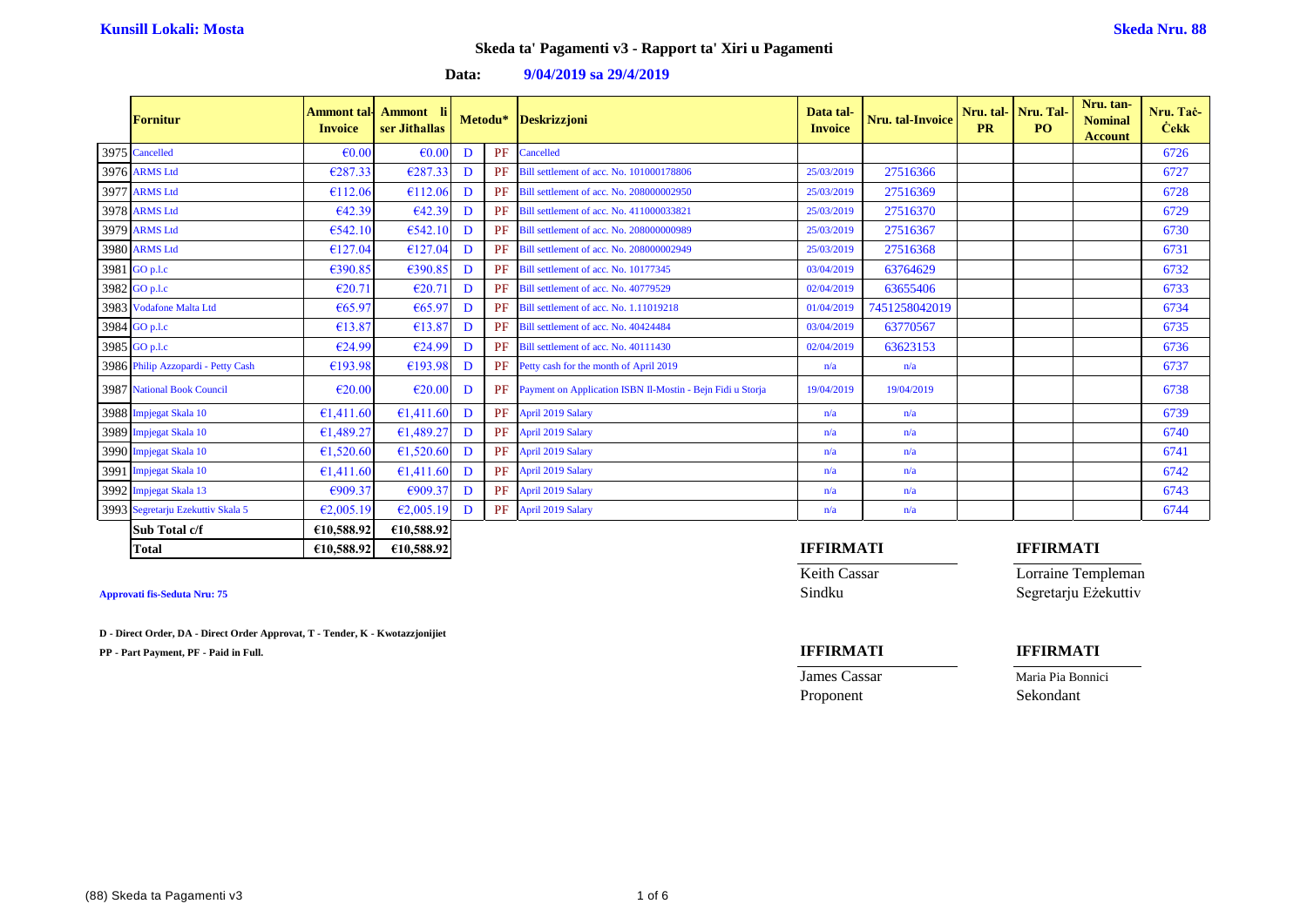| Data: | $9/04/2019$ sa $29/4/2019$ |  |
|-------|----------------------------|--|
|-------|----------------------------|--|

| <b>Fornitur</b>                       | Ammont tal-<br><b>Invoice</b> | <b>Ammont</b><br>ser Jithallas |   |           | Metodu* Deskrizzjoni                                                                                                                                                                            | Data tal-<br><b>Invoice</b> | Nru. tal-Invoice      | Nru. tal-Nru. Tal<br><b>PR</b> | PO.      | Nru. tan-<br><b>Nominal</b><br><b>Account</b> | Nru. Tač-<br><b>Cekk</b> |
|---------------------------------------|-------------------------------|--------------------------------|---|-----------|-------------------------------------------------------------------------------------------------------------------------------------------------------------------------------------------------|-----------------------------|-----------------------|--------------------------------|----------|-----------------------------------------------|--------------------------|
| 3994 Impjegat Skala 15                | €1,122.21                     | €1,122.21                      | D |           | PF April 2019 Salary                                                                                                                                                                            | n/a                         | n/a                   |                                |          |                                               | 6745                     |
| 3995 Onorarju tas-Sindku              | €1,011.00                     | €1.011.00                      | D |           | PF April 2019 Salary                                                                                                                                                                            | n/a                         | n/a                   |                                |          |                                               | 6746                     |
| 3996 Impjegat Skala 15                | €1,092.21                     | €1,092.21                      | D |           | PF April 2019 Salary                                                                                                                                                                            | n/a                         | n/a                   |                                |          |                                               | 6747                     |
| 3997 Commissioner of Inland Revenue   | €4,741.20                     | €4,741.20                      | D |           | PF NI & FSS for April 2019                                                                                                                                                                      | n/a                         | n/a                   |                                |          |                                               | 6748                     |
| 3998 Anna Maria Grech                 | €507.00                       | €1,488.50                      |   |           | PF Youth Work Services January 2019                                                                                                                                                             | 06/04/2019                  | <b>Mosta LC 01/19</b> |                                |          | 3365                                          | 6749                     |
| 3999 Anna Maria Grech                 | €487.50                       |                                |   | <b>PF</b> | <b>Youth Work Services February 2019</b>                                                                                                                                                        | 05/04/2019                  | <b>Mosta LC 02/19</b> |                                |          | 3365                                          | 6749                     |
| 4000 Anna Maria Grech                 | €494.00                       |                                |   |           | PF Youth Work Services March 2019                                                                                                                                                               | 06/04/2019                  | <b>Mosta LC 03/19</b> |                                |          | 3365                                          | 6749                     |
| 4001 Anthony Borg                     | €252.30                       | €252.30                        | D |           | <b>PF</b> Reimbursement for purchasing of plants for Pjazza Rotunda                                                                                                                             | 17/04/2019                  | 54                    |                                | 1758     |                                               | 6750                     |
| 4002 Anthony Borg                     | €5,800.68                     | €5,800.68                      |   | PF        | Jpkeep & maintenance of Parks, Garden and Soft Areas for the<br>nonth of March 2019                                                                                                             | 10/04/2019                  | 001/19                |                                |          | 3061                                          | 6751                     |
| 4003 Calleja Ltd                      | €82.50                        | €82.50                         | D |           | PF 5 Oval bulbs for Civic Centre's roof                                                                                                                                                         | 10/04/2019                  | 70068079              |                                | 1757     | 2310/003                                      | 6752                     |
| 4004 Chi Consultants                  | €177.00                       | €177.00                        | D |           | PF Drain pipe testing with CCTV cameras in Triq iz-Zakak                                                                                                                                        | 09/04/2019                  | 3742                  |                                | WO55-19  | 3190                                          | 6753                     |
| 4005 Correct Termination Ltd          | €1,209.50                     | €1,209.50                      |   | PF        | Streaming services and maintenance agreement from 1/5/2019 -<br>30/4/2020                                                                                                                       | 20/04/2019                  | <b>CTL180419</b>      |                                |          | 3110                                          | 6754                     |
| 4006 David Debono                     | €450.00                       | €450.00                        | D | PF        | Design and Pre Press - Book Musta Rahal Twelidi                                                                                                                                                 | 24/04/2019                  |                       |                                | 1738     |                                               | 6755                     |
| 4007 Design & Technical Resources Ltd | € $63.00$                     | €1,361.00                      |   | PF        | Reimbursement of DNO for resurfacing of Triq il-Gnejna (Job<br>$DR3418$ + site map                                                                                                              | 16/04/2019                  | ER/1904 108           |                                |          |                                               | 6756                     |
| 4008 Design & Technical Resources Ltd | €826.00                       |                                |   | PF        | Professional fees covering copy of various approved catering<br>permit plans in Pjazza Rotunda + drawings of Permits PA 2454/19,<br>00372/19, 9966/18, 5976/18 & 8398/18 (DR3400)               | 16/04/2019                  | DG/20 1904 108        |                                | WO130-17 | 3130                                          | 6756                     |
| 4009 Design & Technical Resources Ltd | €472.00                       |                                |   | PF        | Professional fees covering new lighting system in shelter incl.<br>consultancy, meeting with client 7 Engineer, market research on<br>available products & preliminary design proposal (DR3421) | 16/04/2019                  | DG/20 1904 109        |                                | WO110-17 | 3130                                          | 6756                     |
| Sub Total c/f                         | €18,788.10                    | €18,788.10                     |   |           |                                                                                                                                                                                                 |                             |                       |                                |          |                                               |                          |

| Approvati fis-Seduta Nru: 75 |  |
|------------------------------|--|
|------------------------------|--|

**D - Direct Order, DA - Direct Order Approvat, T - Tender, K - Kwotazzjonijiet**

**Sub Total b/f €10,588.92 €10,588.92**

**PP - Part Payment, PF - Paid in Full. IFFIRMATI IFFIRMATI**

**Total €29,377.02 €29,377.02 IFFIRMATI IFFIRMATI**

**Keith Cassar Lorraine Templeman Approvati fis-Seduta Nru: 75** Sindku Segretarju Eżekuttiv

| James Cassar | Maria Pia Bonnici |
|--------------|-------------------|
| Proponent    | Sekondant         |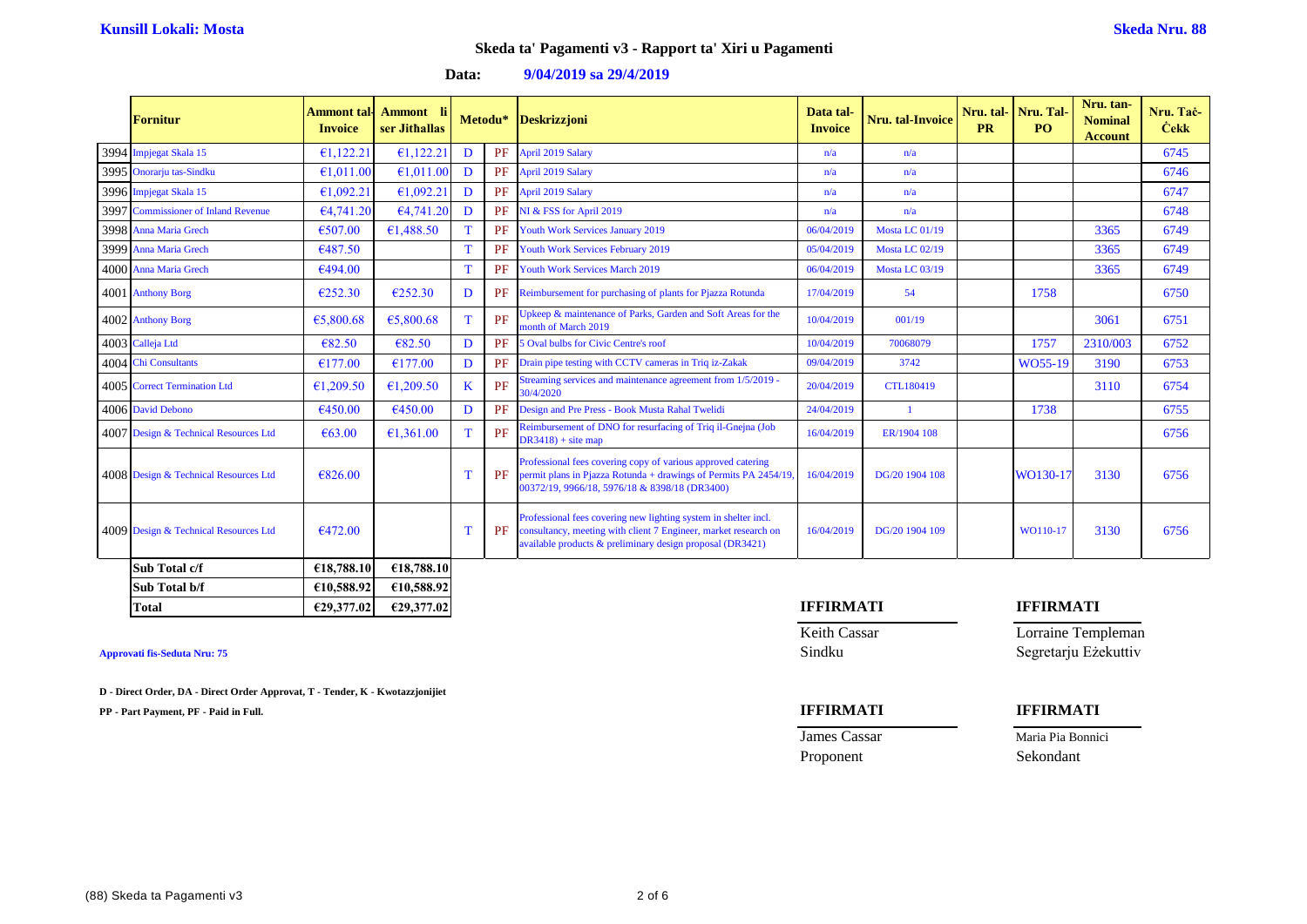### **Data: 9/04/2019 sa 29/4/2019**

|      | <b>Fornitur</b>                                       | Ammont tal·l<br><b>Invoice</b> | Ammont li<br>ser Jithallas |    | Metodu* | <b>Deskrizzjoni</b>                                                                                                                                                                               | Data tal-<br><b>Invoice</b> | Nru. tal-Invoice | Nru. tal- Nru. Tal<br><b>PR</b> | PO.             | Nru. tan-<br><b>Nominal</b><br><b>Account</b> | Nru. Tač-<br><b>Cekk</b> |
|------|-------------------------------------------------------|--------------------------------|----------------------------|----|---------|---------------------------------------------------------------------------------------------------------------------------------------------------------------------------------------------------|-----------------------------|------------------|---------------------------------|-----------------|-----------------------------------------------|--------------------------|
|      | 4010 Farogroup Ltd                                    | €2,082.70                      | €3,280.40                  | D  | PF      | Supply & installation of CCTV camera incl. pair if wireless<br>transmitter / hard disk & all fittings in Triq l-Isperanza on an<br>exciting pole                                                  | 04/04/2019                  | 20190157         |                                 | 1547            | 2310/003                                      | 6757                     |
|      | 4011 Farogroup Ltd                                    | €1.197.70                      |                            | D  | PF      | Installaion of high effiency MPPT charger controller, wiring &<br>termination of 100AMP battery back up and steca pure sign wave<br>inverter incl plugs & connectors for CCTV in Triq l-Isperanza | 04/04/2019                  | 20190158         |                                 | 1640            | 2310/003                                      | 6757                     |
|      | 4012 Galea Cleaning Solutions JV                      | €3,752.00                      | €25,112.00                 | D  | PF      | Street sweeping from 14th till 31st December 2018                                                                                                                                                 | 17/04/2019                  | 126              |                                 | WO136-18        |                                               | 6758                     |
|      | 4013 Galea Cleaning Solutions JV                      | €21,360.00                     |                            | T  | PF      | Street sweeping for the months of January & February 2019                                                                                                                                         | 17/04/2019                  | 126              |                                 |                 |                                               | 6758                     |
|      | 4014 GO p.l.c                                         | €41.30                         | €41.30                     | D  | PF      | PABX Technical Call out Job sheet A 5286                                                                                                                                                          | 09/04/2019                  | 112851           |                                 | <b>JSOA5286</b> | 2370                                          | 6759                     |
|      | 4015 <b>ICT</b> Solutions                             | €767.00                        | €767.00                    | D  | PF      | Sage Evolution Renewal SCC - 06964 annual support &<br>maintenance 1/5/2019 till 30/4/2020 AC code M0073                                                                                          | 29/03/2019                  | SOR147827        |                                 | 1742            | 3110                                          | 6760                     |
|      | 4016 Il-Kummissarju tal-Pulizija                      | €655.46                        | €655.46                    | D  | PF      | Extra duty police officer on the 15/9/2018 (Qarghasel 2018) 10hrs<br>each                                                                                                                         | 09/04/2019                  | 80826            |                                 |                 | 3360                                          | 6761                     |
|      | 4017 Jimmy Muscat                                     | €2,569.59                      | €2,569.59                  |    | PF      | <b>Bulky refuse collection March 2019</b>                                                                                                                                                         | 31/03/2019                  | 003/19           |                                 |                 | 3042                                          | 6762                     |
|      | 4018 Karamellu Pet & Garden                           | €40.00                         | €40.00                     | D  | PF      | Wreath with Bay Laurel & arrangement (Freddie Micallef<br>memorial 6/4/2019                                                                                                                       | 08/04/2019                  | 6716             |                                 | 1750            | 3340                                          | 6763                     |
|      | 4019 Koperattiva Tabelli u Sinjali                    | €135.37                        | €135.37                    | T  | PF      | Road Markings (Job sheet 16427) Triq Dun Karm Schembri, Triq l<br>Isperanza (Give way & C. Line) & Triq Patri G Delia c/w Triq il-<br>Bezbizija (Slow & C. Line)                                  | 13/03/2019                  | 25142            |                                 | WO026-201       | 2365                                          | 6764                     |
|      | 4020 MA Mifsud Projects Ltd                           | €417.72                        | €417.72                    | D  | PF      | Replacement of new panels, glass & malamine including<br>dismalting those vandalised (Gents Public toilets)                                                                                       | 22/04/2019                  | 111/19           |                                 | WO61-19         |                                               | 6765                     |
|      | 4021 Mailbox Services Ltd                             | €464.10                        | €464.10                    | D  | PF      | Distribution of Mosta Solidali April 2019 door to door to Mosta<br>residents incl folding                                                                                                         | 12/04/2019                  | 5337             |                                 | 1741            | 2970                                          | 6766                     |
| 4022 | Malta Institute of Professional<br>Photography (MIPP) | €550.00                        | €550.00                    | D  | PF      | <b>Editing of Book Musta Rahal Twelidi</b>                                                                                                                                                        | 10/04/2019                  | 2019012          |                                 | 1739            |                                               | 6767                     |
|      | 4023 Mario Mifsud                                     | €500.00                        | €1,500.00                  | T. | PF      | <b>Legal Services January 2019</b>                                                                                                                                                                | 16/04/19                    | $\overline{4}$   |                                 |                 | 3140                                          | 6768                     |
|      | 4024 Mario Mifsud                                     | €500.00                        |                            | T  | PF      | <b>Legal Services February 2019</b>                                                                                                                                                               | 16/04/19                    | $\overline{5}$   |                                 |                 | 3140                                          | 6768                     |
|      | 4025 Mario Mifsud                                     | €500.00                        |                            | T  | PF      | <b>Legal Services March 2019</b>                                                                                                                                                                  | 16/04/19                    | 6                |                                 |                 | 3140                                          | 6768                     |
|      | Sub Total c/f                                         | €35,532.94                     | €35,532.94                 |    |         |                                                                                                                                                                                                   |                             |                  |                                 |                 |                                               |                          |

**Sub Total b/f €29,377.02 €29,377.02 Total €64,909.96 €64,909.96 IFFIRMATI IFFIRMATI**

**D - Direct Order, DA - Direct Order Approvat, T - Tender, K - Kwotazzjonijiet**

**PP - Part Payment, PF - Paid in Full. IFFIRMATI IFFIRMATI**

Keith Cassar **Lorraine Templeman** 

Proponent Sekondant

**Approvati fis-Seduta Nru: 75** Sindku Segretarju Eżekuttiv

**James Cassar Maria Pia Bonnici**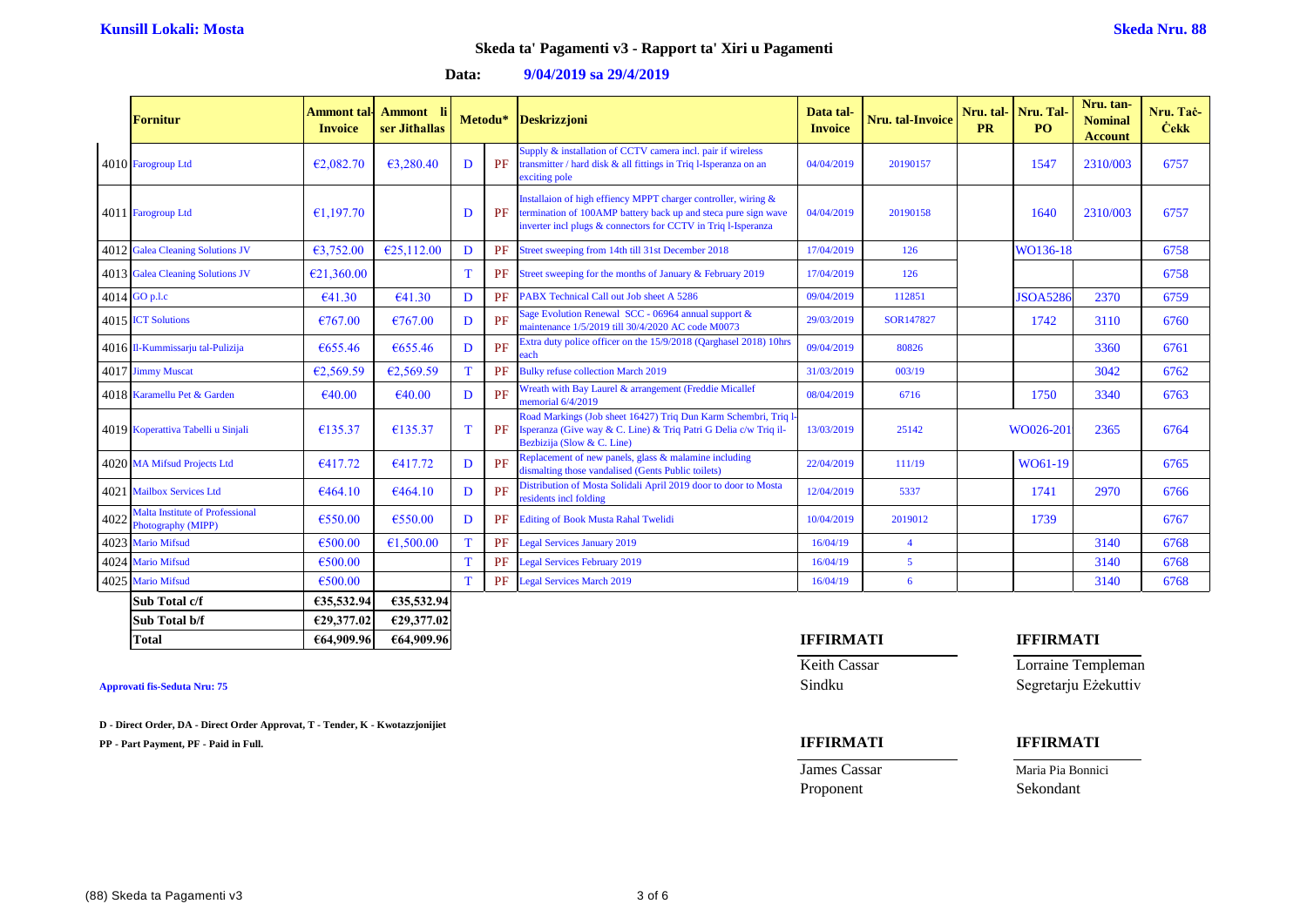| <b>Fornitur</b>                  | Ammont tal-<br><b>Invoice</b> | Ammont li<br>ser Jithallas |   | Metodu* | <b>Deskrizzjoni</b>                        | Data tal-<br><b>Invoice</b> | Nru. tal-Invoice | Nru. tal-<br><b>PR</b> | Nru. Tal<br>P <sub>O</sub> | Nru. tan-<br><b>Nominal</b><br><b>Account</b> | Nru. Tač-<br><b>Cekk</b> |
|----------------------------------|-------------------------------|----------------------------|---|---------|--------------------------------------------|-----------------------------|------------------|------------------------|----------------------------|-----------------------------------------------|--------------------------|
| 4026 Melciore Dimech obo Dimbros | €309.44                       | €309.44                    |   | PF      | <b>Cleaning services March 2019</b>        | 03/04/2019                  | 3142             |                        |                            | 3055                                          | 6769                     |
| 4027 Micamed Ltd                 | €194.70                       | €194.70                    | T | PF      | Shifting from wall to existing pole (W459) | 12/04/2019                  | 1939             |                        |                            | 3010                                          | 6770                     |
| 4028 Micamed Ltd                 | €206.50                       | €206.50                    | T | PF      | <b>Street Lighting Maintenance (L365)</b>  | 14/02/2019                  | 1977             |                        |                            | 3010                                          | 6770                     |
| 4029 Micamed Ltd                 | €251.34                       | €251.34                    | T | PF      | <b>Street Lighting Maintenance (T003)</b>  | 18/02/2019                  | 1995             |                        |                            | 3010                                          | 6770                     |
| 4030 Micamed Ltd                 | €94.40                        | €94.40                     | T | PF      | <b>Street Lighting Maintenance (W381)</b>  | 27/02/2019                  | 2008             |                        |                            | 3010                                          | 6770                     |
| 4031 Micamed Ltd                 | €206.50                       | €206.50                    | T | PF      | <b>Street Lighting Maintenance (W262)</b>  | 05/03/2019                  | 2026             |                        |                            | 3010                                          | 6770                     |
| 4032 Micamed Ltd                 | €100.30                       | €100.30                    | T | PF      | <b>Street Lighting Maintenance (W561)</b>  | 05/03/2019                  | 2028             |                        |                            | 3010                                          | 6770                     |
| 4033 Micamed Ltd                 | €224.20                       | €224.20                    | T | PF      | <b>Street Lighting Maintenance (W869)</b>  | 08/03/2019                  | 2039             |                        |                            | 3010                                          | 6770                     |
| 4034 Micamed Ltd                 | $\epsilon$ 94.40              | €94.40                     | T | PF      | <b>Street Lighting Maintenance (W107)</b>  | 08/03/2019                  | 2044             |                        |                            | 3010                                          | 6770                     |
| 4035 Micamed Ltd                 | $\epsilon$ <sub>0.00</sub>    | $\epsilon$ 0.00            | T | PF      | <b>Street Lighting Maintenance (L334)</b>  | 11/03/2019                  | 2060             |                        |                            | 3010                                          | 6770                     |
| 4036 Micamed Ltd                 | €23.60                        | €23.60                     | T | PF      | <b>Street Lighting Maintenance (W410)</b>  | 11/03/2019                  | 2079             |                        |                            | 3010                                          | 6770                     |
| 4037 Micamed Ltd                 | €94.40                        | €94.40                     | T | PF      | <b>Street Lighting Maintenance (W121)</b>  | 15/03/2019                  | 2080             |                        |                            | 3010                                          | 6770                     |
| 4038 Micamed Ltd                 | €206.50                       | €206.50                    | T | PF      | <b>Street Lighting Maintenance (W393)</b>  | 15/03/2019                  | 2081             |                        |                            | 3010                                          | 6770                     |
| 4039 Micamed Ltd                 | €53.10                        | €53.10                     | T | PF      | <b>Street Lighting Maintenance (R015)</b>  | 15/03/2019                  | 2087             |                        |                            | 3010                                          | 6770                     |
| 4040 Micamed Ltd                 | €23.60                        | €23.60                     | T | PF      | <b>Street Lighting Maintenance (W835)</b>  | 15/03/2019                  | 2088             |                        |                            | 3010                                          | 6770                     |
| 4041 Micamed Ltd                 | €94.40                        | €94.40                     | T | PF      | <b>Street Lighting Maintenance (W066)</b>  | 20/03/2019                  | 2110             |                        |                            | 3010                                          | 6770                     |
| 4042 Micamed Ltd                 | €70.80                        | €70.80                     | T | PF      | <b>Street Lighting Maintenance (W068)</b>  | 20/03/2019                  | 2111             |                        |                            | 3010                                          | 6770                     |
| 4043 Micamed Ltd                 | €94.40                        | €94.40                     | T | PF      | <b>Street Lighting Maintenance (W830)</b>  | 20/03/2019                  | 2121             |                        |                            | 3010                                          | 6770                     |
| 4044 Micamed Ltd                 | €97.94                        | €97.94                     | T | PF      | <b>Street Lighting Maintenance (C023)</b>  | 22/03/2019                  | 2132             |                        |                            | 3010                                          | 6770                     |
| 4045 Micamed Ltd                 | €100.30                       | €100.30                    | T | PF      | <b>Street Lighting Maintenance (W623)</b>  | 22/03/2019                  | 2133             |                        |                            | 3010                                          | 6770                     |
|                                  |                               |                            |   |         |                                            |                             |                  |                        |                            |                                               |                          |

## **Data: 9/04/2019 sa 29/4/2019**

| <b>Micamed Ltd</b> | €100.30    | €100.30    | PF<br><b>Street Lighting Maintenance (W623)</b> | 22/03/2019       | 2133 |           |  |
|--------------------|------------|------------|-------------------------------------------------|------------------|------|-----------|--|
| Sub Total c/f      | €2.540.82  | €2,540.82  |                                                 |                  |      |           |  |
| Sub Total b/f      | €64,909.96 | €64,909.96 |                                                 |                  |      |           |  |
| Total              | €67,450.78 | €67,450.78 |                                                 | <b>IFFIRMATI</b> |      | IFFIRMATI |  |
|                    |            |            |                                                 |                  |      |           |  |

**D - Direct Order, DA - Direct Order Approvat, T - Tender, K - Kwotazzjonijiet**

**PP - Part Payment, PF - Paid in Full. IFFIRMATI IFFIRMATI**

Keith Cassar **Lorraine Templeman** Approvati fis-Seduta Nru: 75 Sindku Segretarju Eżekuttiv

**James Cassar Maria Pia Bonnici** Proponent Sekondant

(88) Skeda ta Pagamenti v3 4 of 6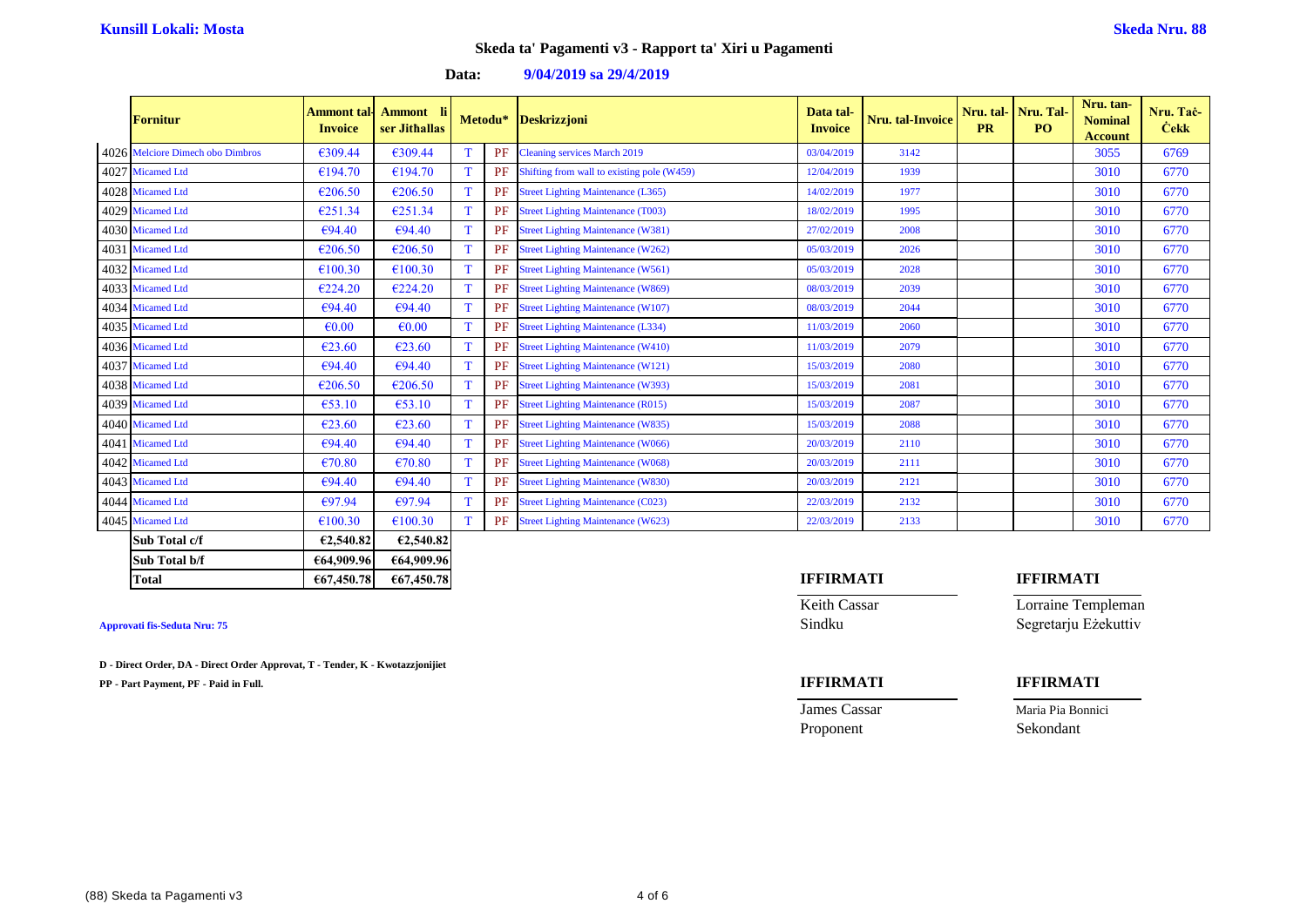|  | Data: | $9/04/2019$ sa $29/4/2019$ |
|--|-------|----------------------------|
|--|-------|----------------------------|

| <b>Fornitur</b>                         | Ammont tal·l<br><b>Invoice</b> | <b>Ammont</b><br>ser Jithallas |              | Metodu*   | <b>Deskrizzjoni</b>                                                                                             | Data tal-<br><b>Invoice</b> | Nru. tal-Invoice | Nru. tal-<br><b>PR</b> | Nru. Tal-<br>PO. | Nru. tan-<br><b>Nominal</b><br><b>Account</b> | Nru. Tač-<br><b>Cekk</b> |
|-----------------------------------------|--------------------------------|--------------------------------|--------------|-----------|-----------------------------------------------------------------------------------------------------------------|-----------------------------|------------------|------------------------|------------------|-----------------------------------------------|--------------------------|
| 4046 Micamed Ltd                        | €94.40                         | €94.40                         | T            | PF        | <b>Street Lighting Maintenance (W808)</b>                                                                       | 22/03/2019                  | 2134             |                        |                  | 3010                                          | 6770                     |
| 4047 Micamed Ltd                        | €206.50                        | €206.50                        |              | PF        | <b>Street Lighting Maintenance (T005)</b>                                                                       | 25/03/2019                  | 2151             |                        |                  | 3010                                          | 6770                     |
| 4048 Micamed Ltd                        | €23.60                         | €23.60                         | $\mathbf T$  | PF        | <b>Street Lighting Maintenance (W286)</b>                                                                       | 25/03/2019                  | 2152             |                        |                  | 3010                                          | 6770                     |
| 4049 Micamed Ltd                        | €206.50                        | €206.50                        | T            | PF        | <b>Street Lighting Maintenance (W554)</b>                                                                       | 25/03/2019                  | 2156             |                        |                  | 3010                                          | 6770                     |
| 4050 Micamed Ltd                        | €33.04                         | €33.04                         | T            | PF        | <b>Street Lighting Maintenance (W804)</b>                                                                       | 25/03/2019                  | 2158             |                        |                  | 3010                                          | 6770                     |
| 4051 Micamed Ltd                        | $\epsilon$ 23.60               | €23.60                         | T            | PF        | <b>Street Lighting Maintenance (W046)</b>                                                                       | 26/03/2019                  | 2170             |                        |                  | 3010                                          | 6770                     |
| 4052 Micamed Ltd                        | €94.40                         | €94.40                         | T            | PF        | <b>Street Lighting Maintenance (W082)</b>                                                                       | 26/03/2019                  | 2172             |                        |                  | 3010                                          | 6770                     |
| 4053 Micamed Ltd                        | €100.30                        | €100.30                        |              | PF        | <b>Street Lighting Maintenance (W663)</b>                                                                       | 27/03/2019                  | 2173             |                        |                  | 3010                                          | 6770                     |
| 4054 Micamed Ltd                        | €94.40                         | €94.40                         | T            | PF        | <b>Street Lighting Maintenance (W878)</b>                                                                       | 27/03/2019                  | 2185             |                        |                  | 3010                                          | 6770                     |
| 4055 Micamed Ltd                        | $\epsilon$ 53.10               | €53.10                         | T            | PF        | <b>Street Lighting Maintenance (W860)</b>                                                                       | 29/03/2019                  | 2210             |                        |                  | 3010                                          | 6770                     |
| 4056 Micamed Ltd                        | €97.94                         | €97.94                         | T            | PF        | <b>Street Lighting Maintenance (W308)</b>                                                                       | 29/03/2019                  | 2213             |                        |                  | 3010                                          | 6770                     |
| 4057 Robert Borg                        | €1,449.04                      | €1,449.04                      | D            | PF        | Fixing four sockets different AMPS 3/5 pin & ELSB 63AMPS +<br>fixing of 5 light fittings on Civic Centre's roof | 01/04/2019                  | 035/2019         |                        | WO58-19          |                                               | 6771                     |
| 4058 Salander Group Co Ltd obo Print IT | €1,974.00                      | €1,974.00                      | D            |           | PF Printing of Mosta Solidali April 2019 Newsletter (8000)                                                      | 06/04/2019                  | 15082            |                        | 1744             | 2970                                          | 6772                     |
| 4059 SG Solutions Ltd                   | €224.51                        | €224.51                        | T            |           | PF Photopies Lease Fee + copies March 2019                                                                      | 31/03/2019                  | 126150           |                        |                  | 3110                                          | 6773                     |
| 4060 Silver Star Transport Limited      | €207.68                        | €325.68                        |              | PF        | <b>Transport Service Day Centre March 2019</b>                                                                  | 31/03/2019                  | 10005441         |                        |                  | 3364                                          | 6774                     |
| 4061 Silver Star Transport Limited      | €118.00                        |                                | $\mathbf{D}$ | <b>PF</b> | Transport to Siggiewi with retun (Harga 21/3/2019)                                                              | 31/03/2019                  | 10005451         |                        |                  | 3360                                          | 6774                     |
| 4062 Svetlick Flores                    | €150.00                        | €150.00                        | D            | PF        | Preparation of e-tender (Playing Field equipment)                                                               | 08/04/2019                  | 19042            |                        | WO18-19          | 3190                                          | 6775                     |
| 4063 Unijob                             | €236.48                        | €236.48                        | D            | PF        | Various hardware items                                                                                          | 26/01/2019                  | 30628            |                        | 1717             |                                               | 6776                     |
| 4064 VenScic Ltd.                       | €159.30                        | €159.30                        | Ð            | PF        | 4 mobile toilets for Puttinu Mixja tal-Gimgha l-Kbira 18/4/2019                                                 | 22/04/2019                  | 87-19            |                        | 1751             |                                               | 6777                     |

| Sub Total c/f | €5,546.79  | €5,546.79  |  |                  |  |                  |  |
|---------------|------------|------------|--|------------------|--|------------------|--|
| Sub Total b/f | €67,450.78 | €67,450.78 |  |                  |  |                  |  |
| Total         | £72,997.57 | €72,997.57 |  | <b>IFFIRMATI</b> |  | <b>IFFIRMATI</b> |  |

**D - Direct Order, DA - Direct Order Approvat, T - Tender, K - Kwotazzjonijiet**

**PP - Part Payment, PF - Paid in Full. IFFIRMATI IFFIRMATI**

## **Keith Cassar Lorraine Templeman Approvati fis-Seduta Nru: 75** Sindku Segretarju Eżekuttiv

# James Cassar

| Maria Pia Bonnici |  |
|-------------------|--|

Proponent Sekondant